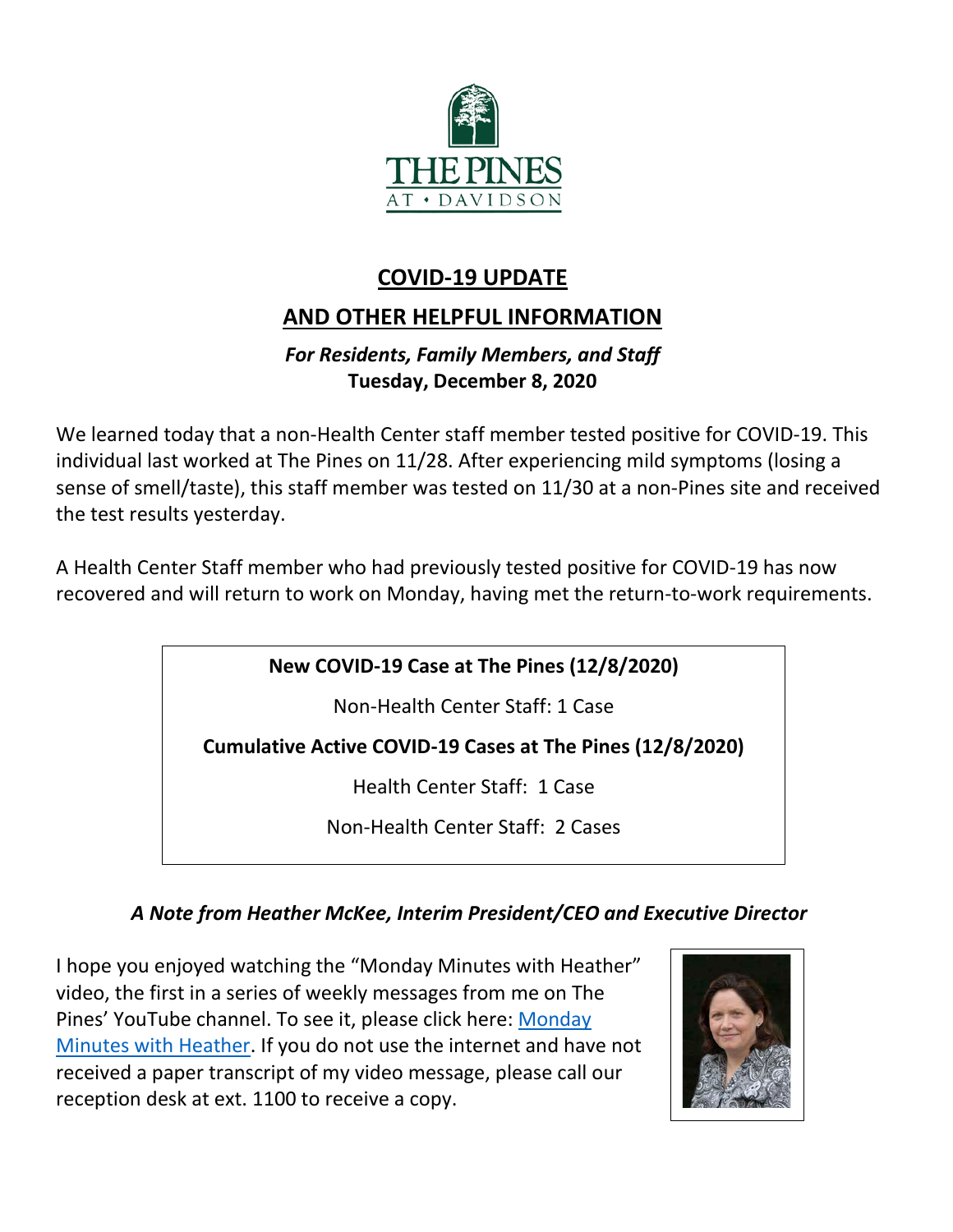As I shared in this video, I am encouraged and inspired by the moments of friendship and laughter that I have seen recently in this community. Theologian Henry Nouwen wrote, "The friend who cares makes it clear that whatever happens in the external world, being present to each other is what really matters." Our current circumstances, though challenging, provide us with special opportunities for reaching out to one another and in the process, enjoy the discovery of a new friend or shared interest. I would like to learn more about creative ways you have been a friend or how we can be supportive of *every* member of this community during this unusual year.

I would also like to update you on the webinar meeting that Pines' leadership had yesterday with Omincare/CVS, which outlined the process of the delivery of vaccines to our health care staff and residents. While we do not yet have a definitive date, Emergency Use Authorization of both the Pfizer and Moderna vaccines by the FDA is likely to occur within the next two to three weeks. When that happens, the Pines is poised to partner with our Long Term Care Pharmacy provider, Omnicare CVS, to administer vaccines to health center residents and direct care staff. I will keep you posted on this developing good news.

Today, I will attend (virtually) the quarterly meeting of The Pines' Board of Directors, a remarkable group of regional volunteers dedicating their professional expertise and time to our organization's wellbeing. And this Thursday, I will speak at your Residents' Association Zoom meeting at 10:00am. Please join us for this meeting – there are exciting developments for The Pines on the near horizon.

Thank you for the many ways in which you contribute to this community – either by engaging in Association committee or being that 'new' friend to a neighbor who just moved to The Pines. I look forward to hearing your stories about friendship and community at The Pines.

#### **ADDITIONAL INFORMATION**

#### **COVID-19 Important Guidance**

In recent weeks, there has been both hopeful and cautionary news related to the COVID-19. While the distribution of vaccines is expected in the near term, we are experiencing rising positivity rates in our region. We have included several links with information that you may find helpful:

- C.D.C.: [Frequently Asked Questions About COVID-19 Vaccinations](https://www.cdc.gov/coronavirus/2019-ncov/vaccines/faq.html)
- *Charlotte Observer*: [Coronavirus Live Updates](https://www.charlotteobserver.com/news/coronavirus/article247683000.html)
- *Washington Post:* [COVID-19 Symptoms to Look Out For](https://www.washingtonpost.com/health/2020/12/02/covid-symptoms/) (including strong headaches)

#### **Construction Corner**

Construction is moving briskly, and a number of projects are increasingly coming closer to completion. The bullets below are highlights of Rodgers' Builders weekly report, which can be read in full here: [Rodgers.](https://www.mycommunity-center.com/filephotos/463/2020-12-03%20Weekly%20Update.pdf)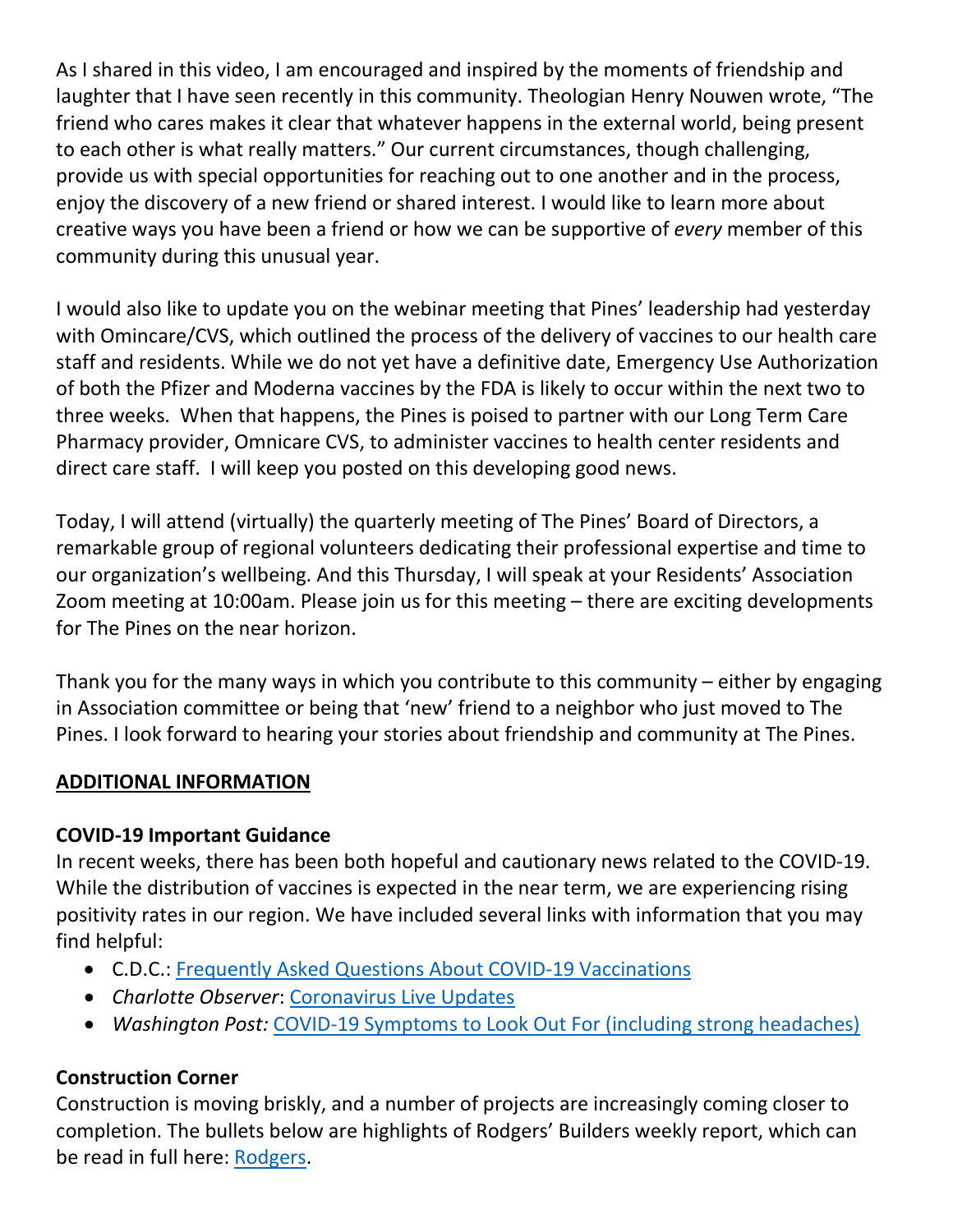- **Villa 1:** Balcony work; appliance and carpet installation
- **Villa 2:** Corridor carpet and common area wall tile installation
- **Phase 4/5 Dining**: Painting and flooring installation continues.
- **Davidson Room**: Millwork and painting continues.
- **Fitness Center**: Working in existing corridor; paint and device trim out.
- **Sitework**: HC topsoil placement and landscaping.
- **Photos**: Villa balcony, entrance to waited service dining; new Davidson Room.



### **Text Amendment Removed from Town Board Agenda**

As I shared in my email to you yesterday, The Pines asked the Town of Davidson to remove from its Tuesday agenda a text amendment to allow crossing arms on the Pines campus. There is no plan to install crossing arms or other mechanized security barriers at this time. Thank you for sharing with us your concerns regarding this proposed security measure.

#### **Trees Removal**

Due to the safety concerns of an arborist, four trees behind Poplar Villa #1 needed to be removed last week due to the repositioning of gas lines in that area earlier this year. These trees had been located behind the entrance garden gazebo. This area, now without these trees, is pictured right. As was shared in earlier messages, The Pines is adding 60 more trees than have been removed. We hope you are enjoying seeing the addition of plantings throughout the campus, signally the closer completion of many expansion projects.



#### **Giving Trees on the Davidson Village Green**

A reminder from the Outreach Committee: Those of you who have experienced Christmas in Davidson in the past may remember the Giving Trees displayed on the village green. Non